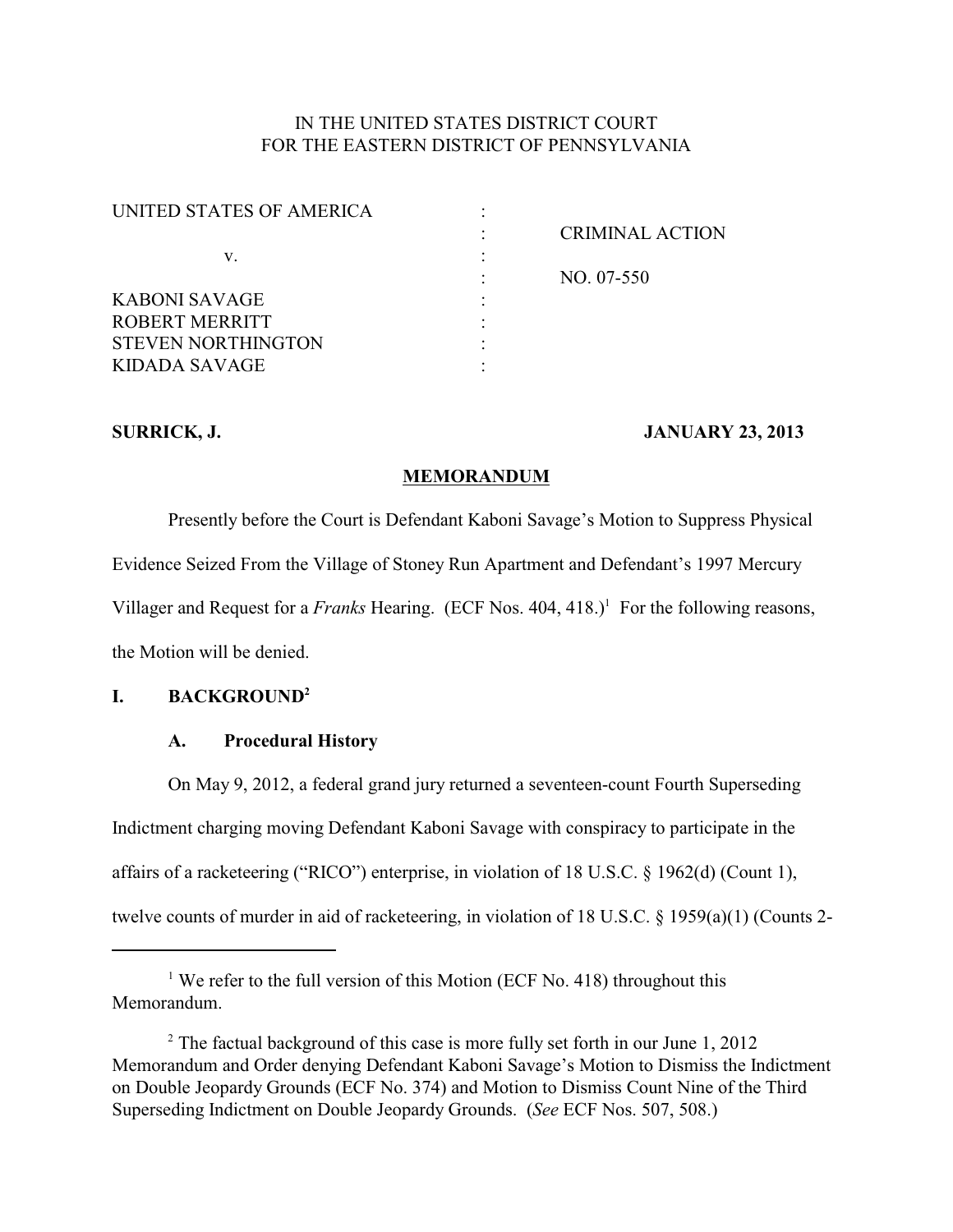7, 10-15), conspiracy to commit murder in aid of racketeering, in violation of 18 U.S.C. § 1959(a)(5) (Count 9), retaliating against a witness, in violation of 18 U.S.C. § 1513(a) (Count 16), and using fire to commit a felony, in violation of 18 U.S.C. § 844(h)(1) (Count 17). (Fourth Superseding Indictment, ECF No.  $480.$ )<sup>3</sup> Defendant was charged along with three co-defendants, Steven Northington, Robert Merritt, and his sister, Kidada Savage. Lamont Lewis was also charged in the First Superseding Indictment. The charges against Lewis were disposed of by guilty plea on April 21, 2011. On March 14, 2011, the Government filed a notice of intent to seek the death penalty against Defendant, Merritt and Northington. (ECF Nos. 196, 197, 198.) The Government does not seek the death penalty against Kidada.

On February 21, 2012, Defendant filed the instant Motion. (ECF No. 398.) Defendant refiled this Motion, accompanied by a Memorandum of Law, on February 22, 2012. (Def.'s Mot., ECF No. 418; Def.'s Mem., ECF No. 418.) The Government has submitted an Omnibus Response, which addresses the Motion. (Gov't's Resp., ECF No. 466.) A suppression hearing was held on June 11 and June 12, 2012. (Min. Entries, ECF No. 516, 519.)

#### **B. Factual Background**

In September 1999, Defendant was wanted for the murder of Kenneth Lassiter. (Gov't's Resp. 6.) An arrest warrant had been issued for Defendant, who could not be located. On August 20, 1999, Defendant, using the alias "Joseph Amill," rented Apartment 46C at the "Village of Stoney Run," in Maple Shade, New Jersey.<sup>4</sup> Defendant had paid a security deposit

<sup>&</sup>lt;sup>3</sup> Count 8 of the Fourth Superseding Indictment was dismissed by agreement of the parties. (ECF No. 855.)

<sup>&</sup>lt;sup>4</sup> Defendant's connection to the alias "Joseph Amill" is extensive. Defendant has conceded that he and "Joseph Amill" are the same person. (*See* June 11, 2012 Hr'g Tr. 219-20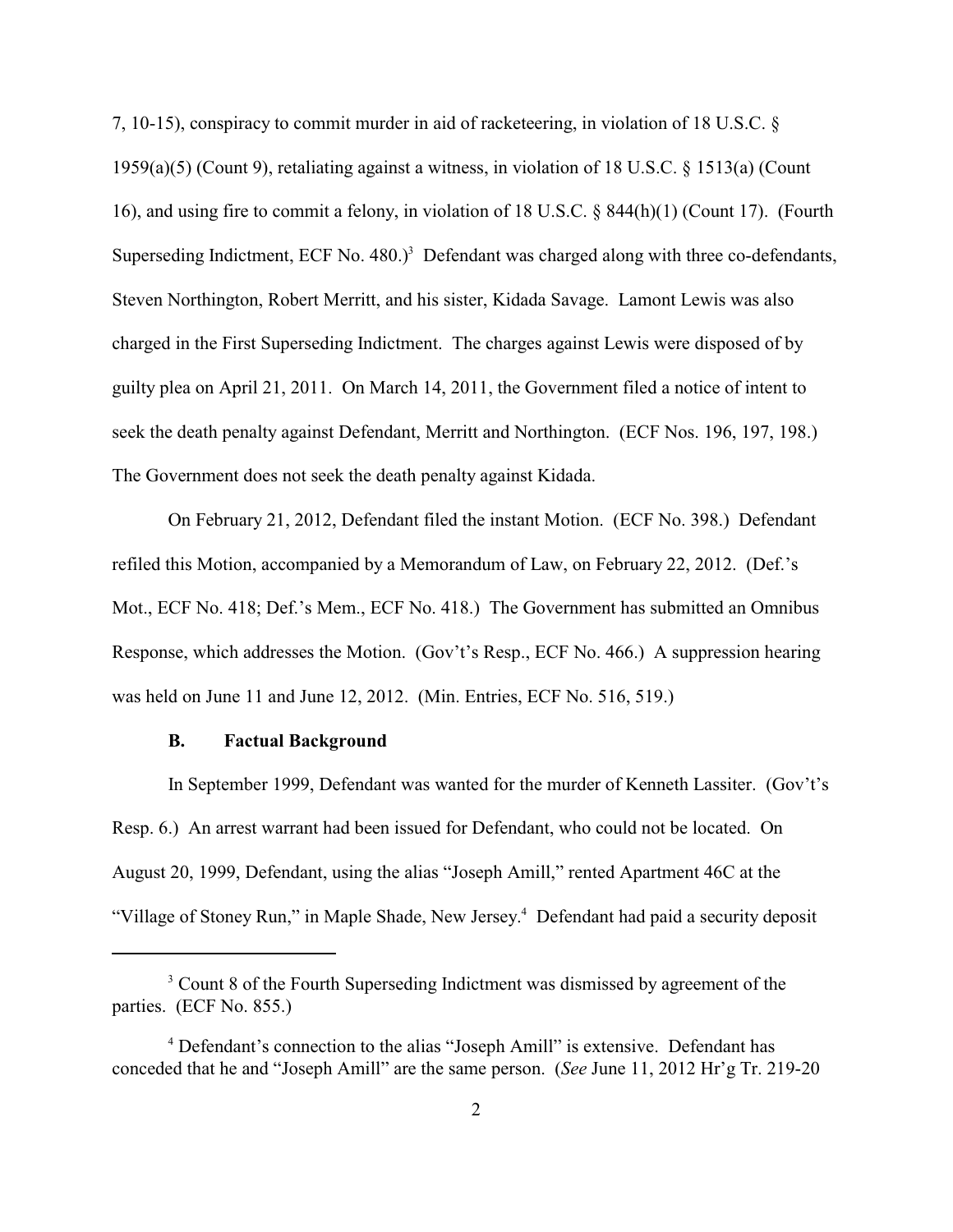for the apartment and was paying the monthly rent. (Notice of Occupancy, ECF No. 417-2 at 009280.)

At 8:00 am on September 10, 1999, Detective Nicholas Giannini of the Maple Shade Police Department ("MSPD") received a telephone call from Agent Ed Frimel of the Federal Bureau of Investigation ("FBI"). Agent Frimel informed Det. Giannini that "he had received information that [Defendant]" was hiding in the Village of Stoney Run, in Apartment 46. (Uniform Investigation Report, ECF No. 417-1 at 009240-41.) Agent Frimel told Detective Giannini that Defendant was using the alias "Joseph Amill" and was driving a white 1997 Mercury Villager motor vehicle, registered to Amill in Pennsylvania under state vehicle registration number BZL9205 ("Villager").

Agent Frimel and Det. Giannini spoke with the rental management office at the Village of Stoney Run, and confirmed that Defendant, using his alias, had in fact rented Apartment 46C. Agent Frimel, Detective Giannini, members of MSPD and FBI agents went to Apartment 46C, announced their presence, and were admitted into the apartment by the occupants. (*Id*. at 009241.)

Four individuals were present in Apartment 46C at the time. In addition to Defendant, who was discovered hiding under a pile of clothes in the bedroom, officers encountered Jasmine Vadell, Tramaine Westbrooke, and Eugene Coleman Jr. (*Id*. at 009240-41.) The officers observed, in plain view, a variety of items of drug paraphernalia commonly used in the production, packaging and distribution of controlled substances. (*Id*. at 09241.) These items included "numerous bags, baggies, packaging materials, cutting agents, scales, hydraulic

<sup>(</sup>on file with Court).)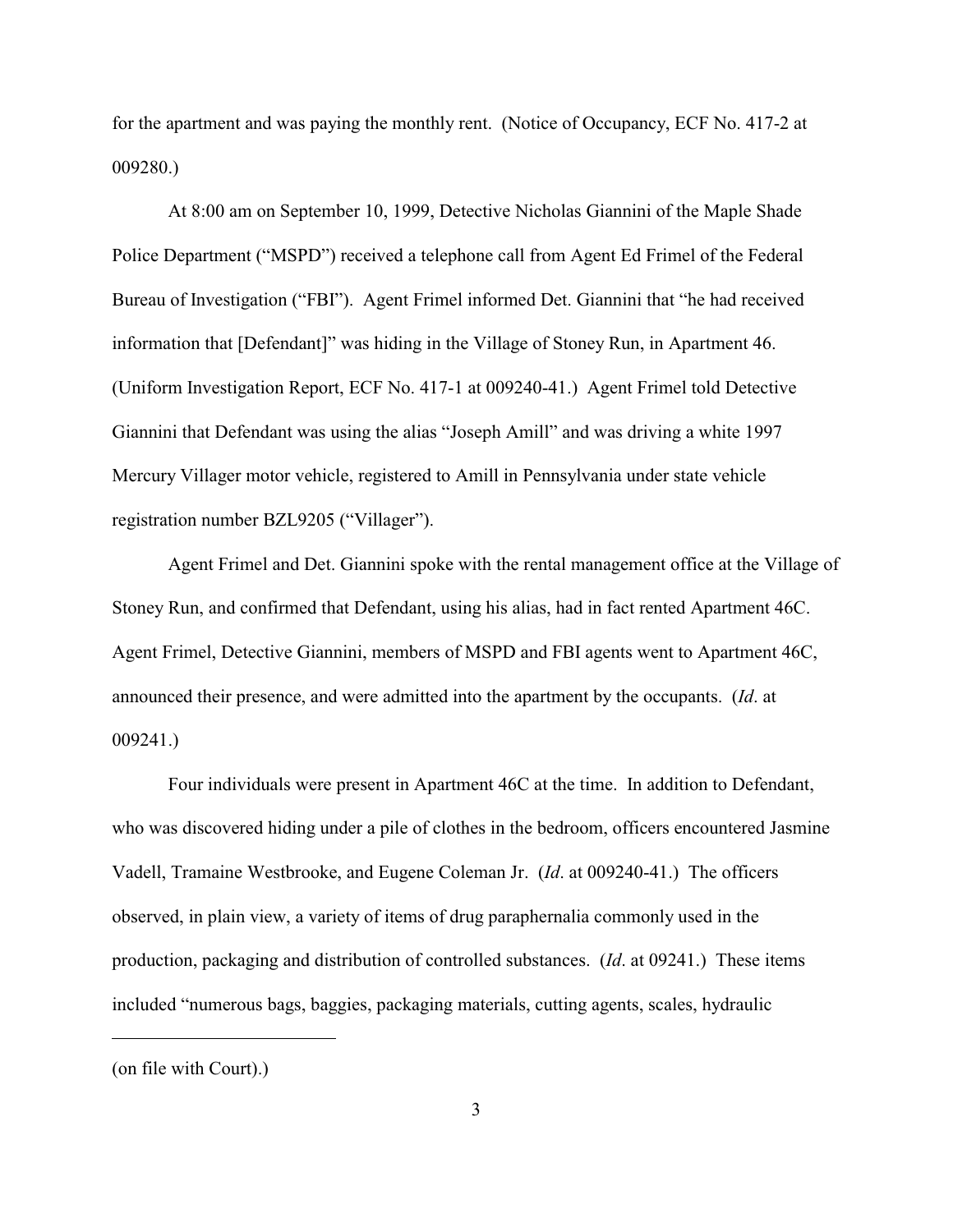presses," and other paraphernalia. (Search Warrant App. 6, ECF No. 417-1 at 009254.)

Detective Giannini completed an affidavit and search warrant application based on the drug paraphernalia observed in plain view. (*Id*.) Det. Giannini's affidavit describes, with particularity, the premises of Apartment 46C and the Villager and the evidence that MSPD officers sought to seize as part of the search. (*Id*.)

The Honorable Marvin Schlosser of the Superior Court of New Jersey issued a search warrant on September 10, 1999, authorizing MSPD officers to search Apartment 46C and the Villager. (Search Warrant, ECF No. 417-2 at 009265.) The warrant permitted the seizure of eleven categories of items, including controlled substances and drug paraphernalia, as well as documents and records related to illegal drug activities. (*Id*.) Detective Giannini and other MSPD officers conducted a search pursuant to the search warrant on September 10. The search yielded "drug manufacturing and distribution" equipment, including packaging materials, chemicals used to alter narcotics, numerous cell phones and pagers, and a cereal box containing cocaine. (Return of Search Warrant, ECF No. 417-1 at 009233-48.) A wallet which contained several documents, including multiple pieces of identification belonging to Joseph Amill and which contained Defendant's photograph, was also recovered from the scene. (*Id*. at 009248.) Defendant seeks suppression of all items recovered as a result of the search.

# **II. LEGAL STANDARD**

The Fourth Amendment guarantees the "right of the people to be secure in their persons, houses, papers, and effects, against unreasonable searches and seizures." U.S. Const. amend. IV. It further provides that "no Warrants shall issue, but upon probable cause, supported by Oath or affirmation, and particularly describing the place to be searched and the persons or things to be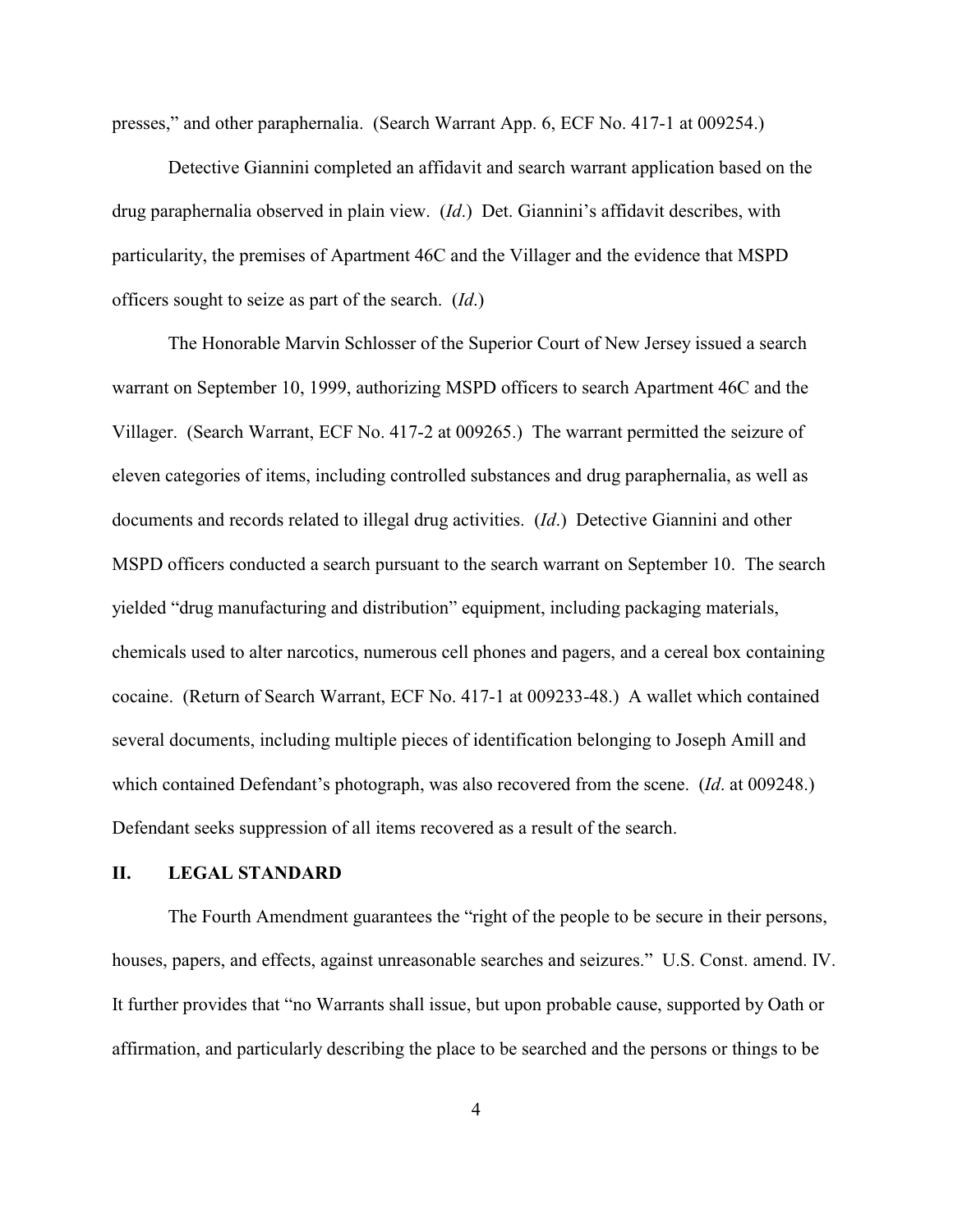seized." *Id.*; *see also United States v. Christine*, 687 F.2d 749, 752 (3d Cir. 1982).Evidence obtained in violation of the Fourth Amendment is generally not admissible at trial. *See, e.g.*, *Herring v. United States*, 555 U.S. 135, 139-40 (2009) (explaining history of exclusionary rule). "The proponent of a motion to suppress has the burden of establishing that his own Fourth Amendment rights were violated by the challenged search or seizure." *Rakas v. Illinois*, 439 U.S. 128, 130 n.1 (1978).

#### **III. DISCUSSION**

#### **A. Defendant's Capacity to Challenge Search**

Considering first whether Defendant has "standing" to raise a Fourth Amendment claim, "a defendant must demonstrate that he personally has an expectation of privacy in the place searched, and that his expectation is reasonable." *Minnesota v. Carter*, 525 U.S. 83, 88 (1998). A defendant can show the reasonableness of such expectation by referring to "'concepts of real or personal property law or to understandings that are recognized and permitted by society.'" *Id*. (quoting *Rakas*, 439 U.S. at 143 n. 12). A defendant need not show that he had a possessory interest in the property in order to establish standing.

The plain text of the Fourth Amendment indicates that an individual has the capacity to challenge a search conducted in his own home. U.S. Const. amend. IV; *see also Payton v. New York*, 445 U.S. 573, 589 (1980) ("In none is the zone of privacy more clearly defined than when bounded by the unambiguous physical dimensions of an individual's home.") Similarly, the owner or renter of an automobile has a reasonable expectation of privacy in that automobile, although an individual borrowing or merely riding in a car may not. *See United States v. Baker*, 221 F.3d 438, 441-42 (3d Cir. 2000).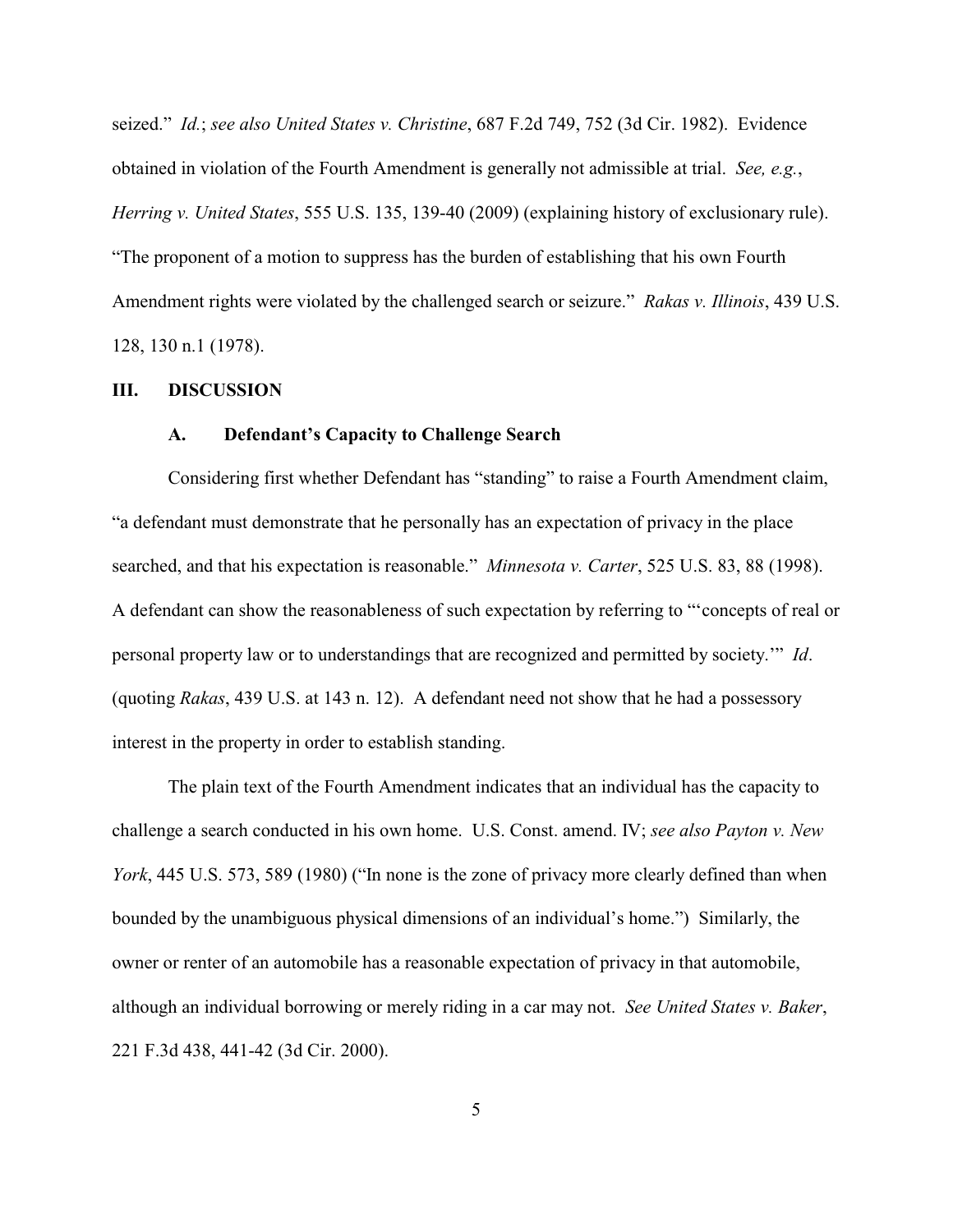Defendant's use of an alias in renting Apartment 46C and registering the Villager does not negate his standing to challenge this search. *See, e.g.*, *United States v. Watson*, 950 F.2d 505, 508 (8th Cir. 1991) (defendant had standing to challenge search when he had rented home under alias); *United States v. Pitts*, 322 F.3d 449, 459 (7th Cir. 2003) (defendant had standing to challenge search of mail sent to alias); *United States v. Newbern*, 731 F.2d 744, 748 (11th Cir. 1984) (defendant had standing to challenge search of hotel room rented to alias). Defendant had rented Apartment 46C several weeks prior to his arrest and the subsequent search of the apartment. (Notice of Occupancy.) Defendant was, by all accounts, residing in Apartment 46C at the time of his arrest. Similarly, the Villager was registered to Defendant's alias and was sitting in front of the apartment. Accordingly, Defendant has standing to challenge the search of Apartment 46C and the Villager.<sup>5</sup>

### **B. Defendant's Substantive Fourth Amendment Claims**

Defendant raises three principal challenges to the constitutionality of the searches of Apartment 46C and the Villager. First, Defendant claims that in executing the original arrest warrant, officers failed to "knock and announce" their presence. (Def.'s Mot. 5.) Next, Defendant claims that there exist no facts as to the reliability of the information underlying Agent Frimel's arrest warrant. (*Id*.) Finally, Defendant argues that there is no language in the search warrant application which suggests that the Villager would contain evidence of narcotics trafficking. (*Id*.)

 $<sup>5</sup>$  Defendant's co-Defendants have joined this Motion to the extent they have standing.</sup> (*See* ECF No. 495 (granting motions to join all co-Defendants' motions).) We are satisfied that none of the co-Defendants have standing. There is no reason to believe that Merritt, Northington, or Kidada Savage ever had a reasonable expectation of privacy in either Apartment 46C or the Villager. Accordingly, the Motion is denied as to all co-Defendants.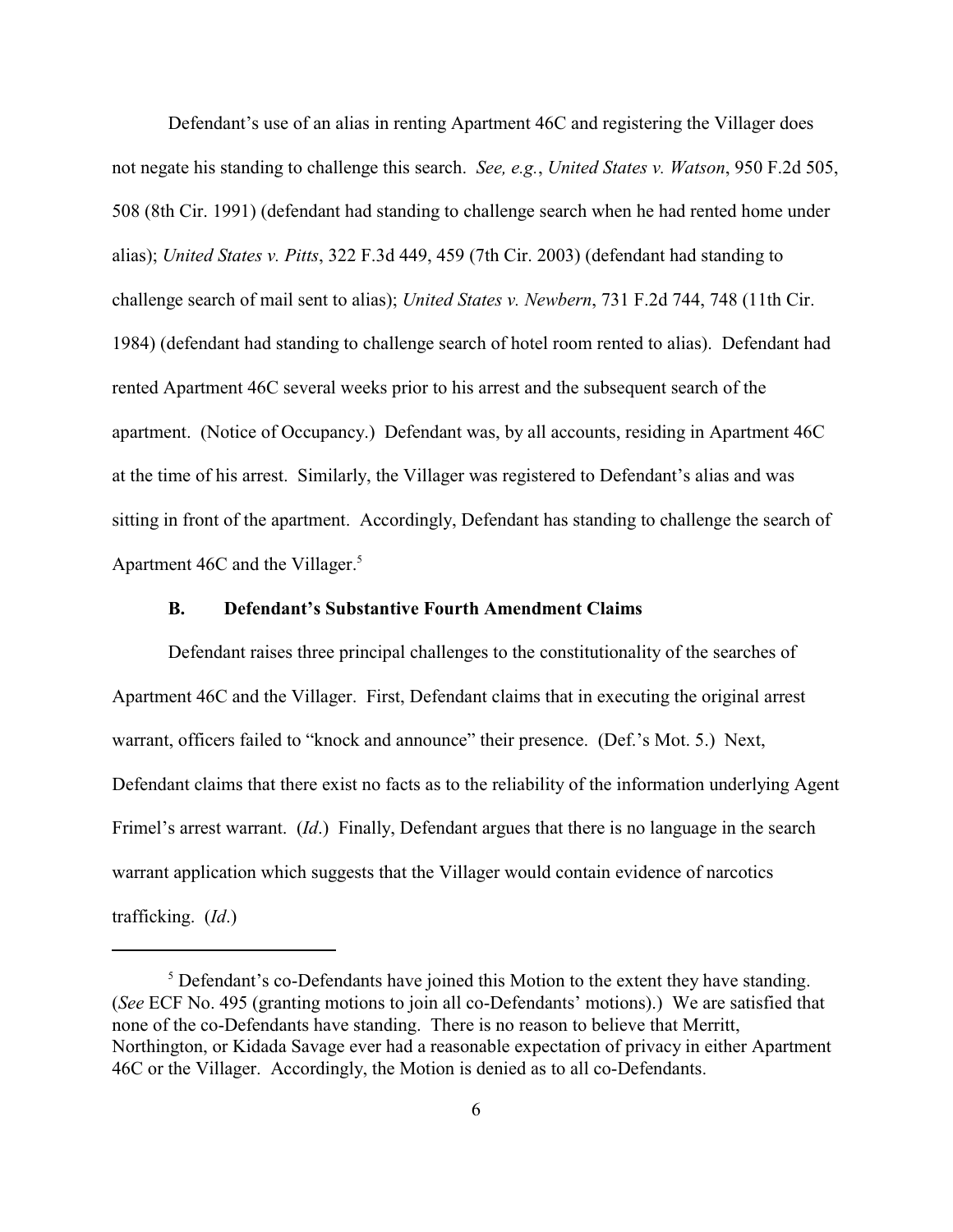#### *1. Failure to "Knock and Announce"*

The "principle that law enforcement officers must announce their presence and provide residents an opportunity to open the door is an ancient one." *Hudson v. Michigan*, 547 U.S. 586, 589 (2006). This "knock and announce" rule has been recognized by the Supreme Court as required by the Fourth Amendment, although the Court has noted that there exist situations where officers are permitted to forgo the "knock and announce" formality. *Wilson v. Arkansas*, 514 U.S. 927, 931-32 (1995) (affirming "knock and announce" as part of Fourth Amendment law); *Richards v. Wisconsin*, 520 U.S. 385, 394 (1997) (officers may conduct "no-knock" entry if announcing themselves would be dangerous or futile or might otherwise hamper the investigation).

Defendant offers no evidence whatsoever contradicting Detective Giannini's credible account of the September 10 arrest. Detective Giannini's statement that law enforcement officers announced their presence and were voluntarily admitted to Apartment 46C is uncontroverted, except by the conclusory statements in Defendant's brief.

There is no reasonable basis on which to dispute that the officers were lawfully in Apartment 46C when they saw drug paraphernalia in plain view. There is no basis to challenge the legality of Detective Giannini's sworn statements to that effect in the search warrant application. There was no violation of the Fourth Amendment here. Accordingly, Defendant's first argument is without merit.

#### *2. Information in Arrest Warrant*

Defendant next challenges the search warrant, based upon the fact that the affidavit does not explain from where Agent Frimel obtained information as to Defendant's whereabouts. This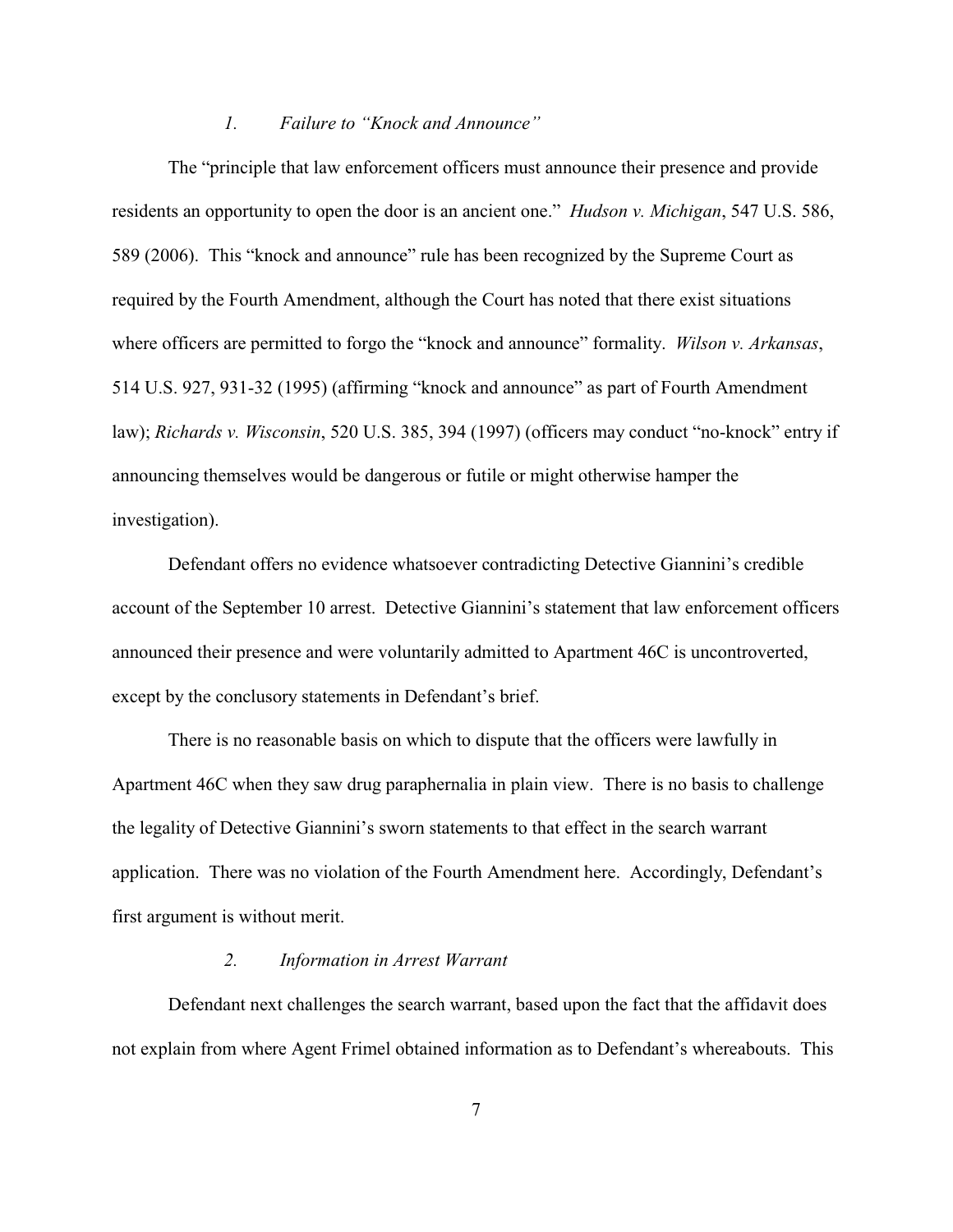claim is frivolous. Defendant was arrested for the murder of Kenneth Lassiter. The arrest was based upon a valid arrest warrant. Agent Frimel received information that Defendant was at the Village of Stoney Run Apartments. He confirmed that information with the manager of the apartment complex. Agent Frimel and members of the MSPD then went to Defendant's apartment where they found Defendant and drug paraphernalia. The search warrant affidavit contained all of this information.

Since the arrest and the officers' presence in Apartment 46C were legal, the fact that the affidavit for the search warrant did not include information with regard to how Agent Frimel actually learned of the whereabouts of Defendant is not the basis for a challenge to the validity of the search warrant that contains more than sufficient probable cause. Detective Giannini was legally present in Apartment 46C to assist in the execution of an arrest warrant. He observed items suggestive of narcotics trafficking in plain view and went to a magistrate to obtain a search warrant. That search warrant was valid. Defendant's claims do not undermine Judge Schlosser's finding of probable cause. Defendant has offered nothing to undermine the credibility of the search warrant affidavit or the validity of the search of Apartment 46C. Defendant's Motion to Suppress evidence seized in the search will be denied.

#### *3. Sufficiency of Application for Villager Search*

Defendant next claims that the search warrant application includes no facts that justify a search of the Villager. Again, we disagree. In issuing a search warrant based on a finding of probable cause, a judge must determine that there is a "fair probability that . . . evidence of a crime will be found in a particular place." *Illinois v. Gates*, 462 U.S. 213, 238 (1983) (quoting *United States v. Jones*, 362 U.S. 257, 271 (1960)). The warrant must also describe the things to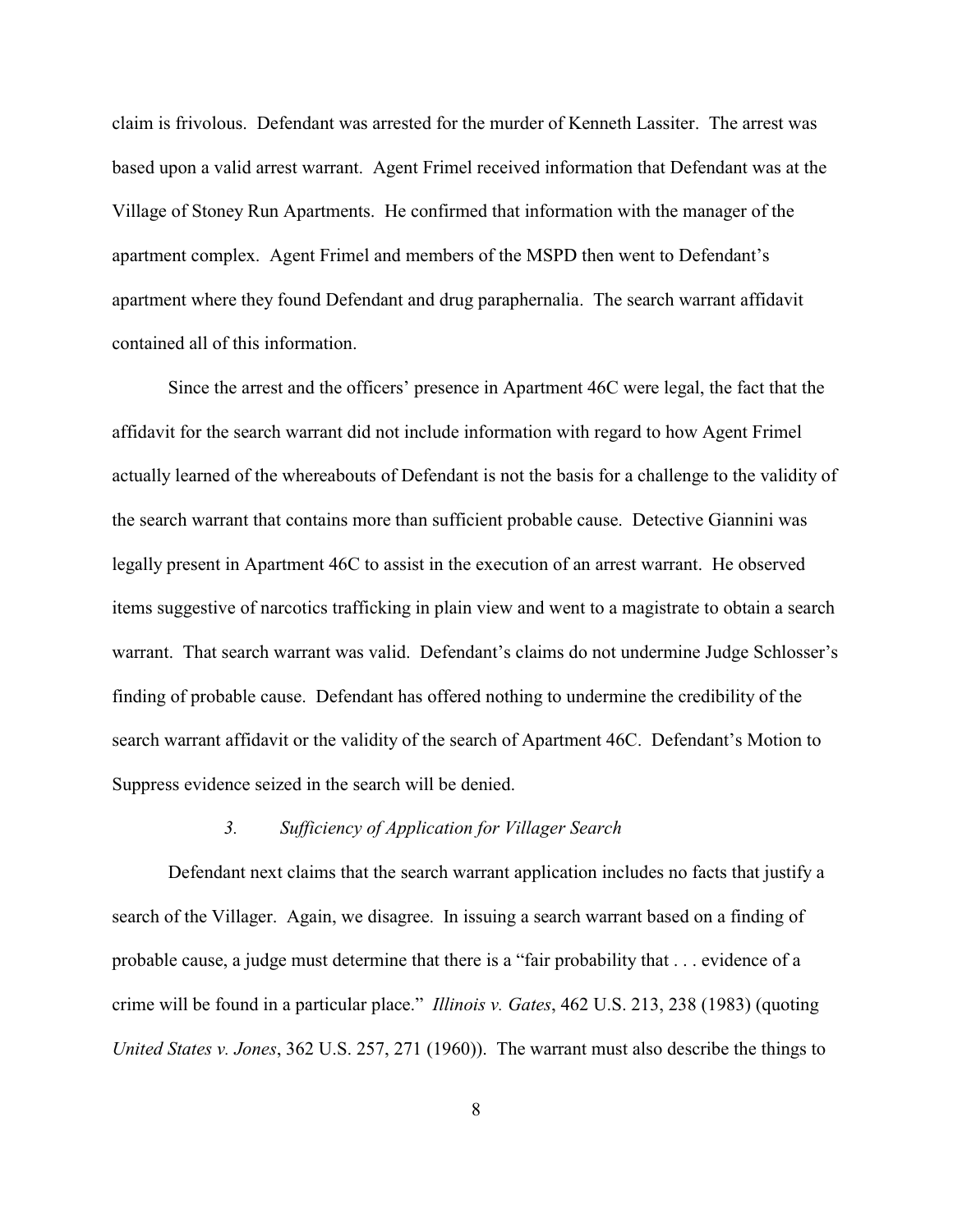be seized with sufficient particularity and be "no broader than the probable cause on which it is based." *United States v. Weber*, 923 F.2d 1338, 1342 (9th Cir. 1991).

The search warrant application contained sworn statements by a law enforcement officer that he had observed the Defendant, a fugitive wanted on homicide charges, hiding in an apartment with a clear connection to drug activity. The Villager was registered to Defendant's known alias and it was parked near the apartment.

Even if one were to somehow conclude that the search warrant for the Villager was erroneously issued, the fruits of the Villager search would be admissible under the good-faith exception to the exclusionary rule. "To trigger the exclusionary rule, police conduct must be sufficiently deliberate that exclusion can meaningfully deter it, and sufficiently culpable that such deterrence is worth the price paid by the justice system." *Herring*, 555 U.S. at 144. Even if a warrant lacks probable cause, "the exclusionary rule does not apply if the police acted 'in objectively reasonable reliance' on the subsequently invalidated search warrant." *Id*. at 142 (quoting *Leon*, 468 U.S. at 922).

There are "four limited circumstances" in which a police officer's reliance on a warrant will not be considered "objectively reasonable":

> 1) where the magistrate judge issued the warrant in reliance on a deliberately or recklessly false affidavit; 2) where the magistrate judge abandoned his or her judicial role and failed to perform his or her neutral and detached function; 3) where the warrant was based on an affidavit so lacking in indicia of probable cause as to render official belief in its existence entirely unreasonable; or 4) where the warrant was so facially deficient that it failed to particularize the place to be searched or the things to be seized.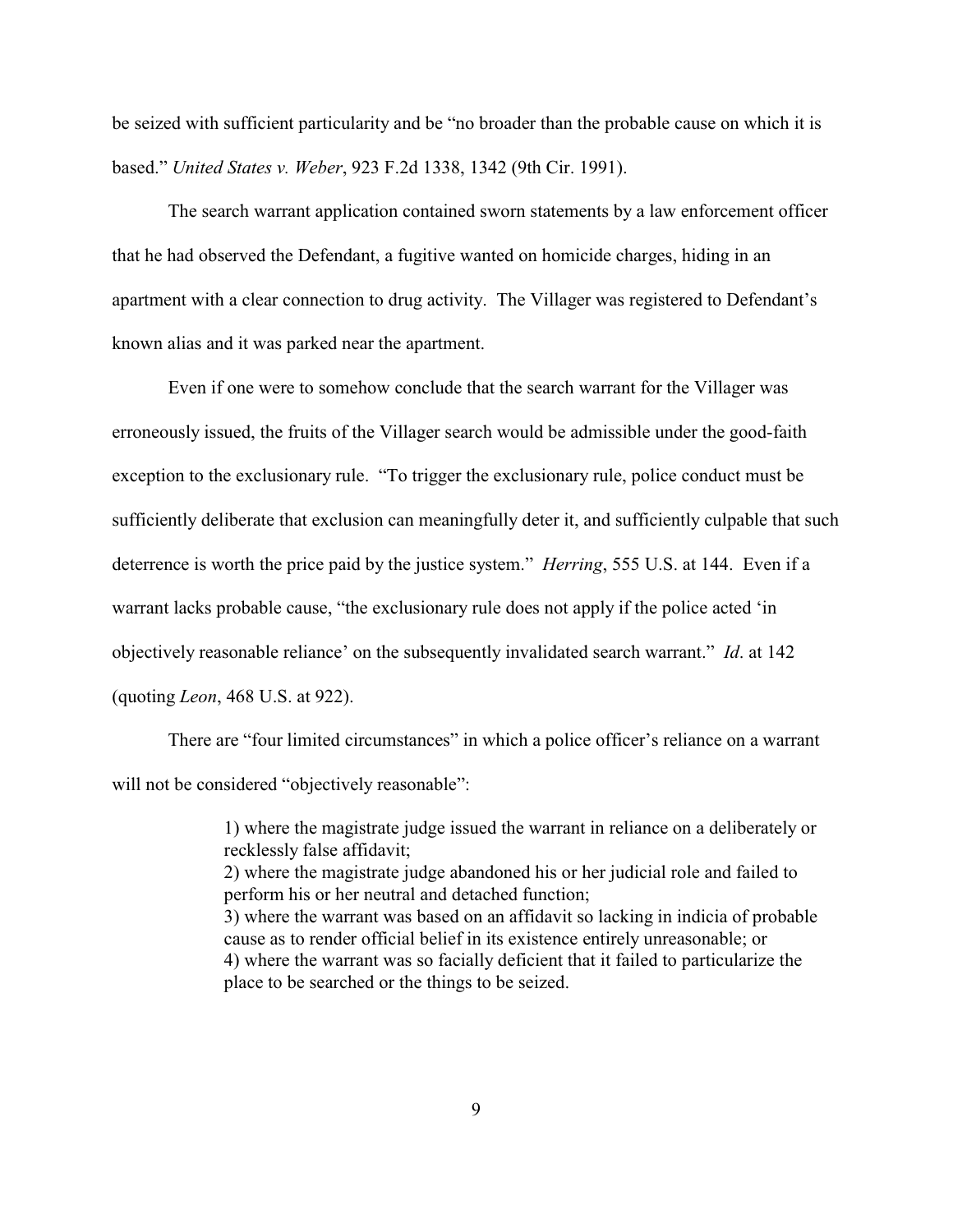*United States v. Tracey*, 597 F.3d 140, 151 (3d Cir. 2010) (citations omitted). The present situation fits none of these limited circumstances. There is no evidence to suggest that any part of the affidavit was "deliberately or recklessly false." There is no reason to suspect that Judge Schlosser failed to properly perform his judicial responsibility to be "neutral and detached." The warrant was sufficiently particular, specifying the items to be seized and providing descriptions of both Apartment 46C and the Villager in considerable detail. Finally, given Defendant's connections to the Villager, his physical presence in an apartment being used for purposes of packaging and trafficking illegal drugs, and the outstanding arrest warrant on homicide charges, the belief of the officers that probable cause existed was entirely reasonable. Accordingly, Defendant's request to suppress the fruits of the Villager search will be denied.

## **C.** *Franks* **Hearing**

Finally, Defendant requests that we conduct a hearing, pursuant to *Franks v. Delaware*, 438 U.S. 154 (1978), "to determine the validity of [the] warrant." (Def.'s Mem. 19.) Defendant lists several "intentional and reckless misrepresentations" which he alleges "amount[] to a material misrepresentation within the affidavit," and "likely had a profound effect" on Judge Schlosser's probable cause determination. (*Id*. at 18.) The Government contends that the "information in the affidavit contained no material misrepresentations nor omissions." (Gov't's Resp. 14.)

The Supreme Court in *Franks* stated:

[W]here the defendant makes a substantial preliminary showing that a false statement knowingly and intentionally, or with reckless disregard for the truth, was included by the affiant in the warrant affidavit, and if the allegedly false statement is necessary to the finding of probable cause, the Fourth Amendment requires that a hearing be held at the defendant's request.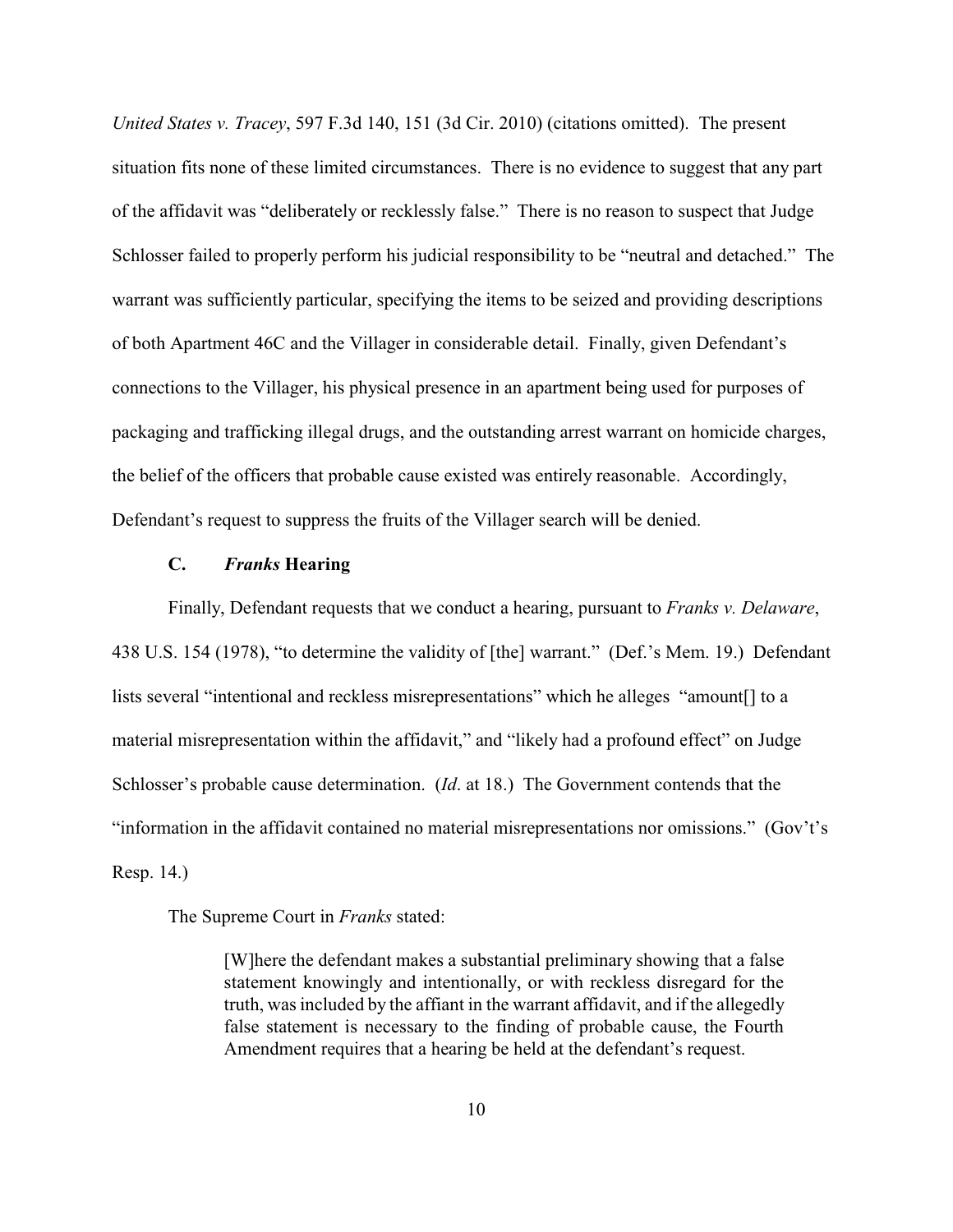*Franks*, 438 U.S. at 155-56. If a defendant can make a "substantial preliminary showing" to overcome the affidavit's presumption of validity, the defendant must ultimately prove, by a preponderance of the evidence, that the affiant's statements were material to a finding of probable cause and were made knowingly and intentionally, or with reckless disregard for the truth. *Sherwood v. Mulvihill*, 113 F.3d 396, 399 (3d Cir. 1997) (citing *Franks*, 438 U.S. at 171-72). If the defendant meets this burden, "the Fourth Amendment requires that . . . the fruits of the search [must be] excluded to the same extent as if probable cause was lacking on the face of the affidavit." *United States v. Frost*, 999 F.2d 737, 743 (3d Cir. 1993) (quoting *Franks*, 438 U.S. at 156).

To make a substantial preliminary showing, a defendant must raise "allegations of deliberate falsehood or of reckless disregard for the truth . . . accompanied by an offer of proof." *Franks*, 438 U.S. at 171. The Third Circuit has set out a standard "to identify what constitutes 'reckless disregard for the truth' regarding both misstatements and omissions." *United States v. Yusuf*, 461 F.3d 374, 383-84 (3d Cir. 2006).

In evaluating a claim that an officer both asserted and omitted facts with reckless disregard for the truth, we hold that: (1) omissions are made with reckless disregard for the truth when an officer recklessly omits facts that any reasonable person would know that a judge would want to know; and (2) assertions are made with reckless disregard for the truth when an officer has obvious reasons to doubt the truth of what he or she is asserting.

*Wilson v. Russo*, 212 F.3d 781, 783 (3d Cir. 2000) (citations omitted).

Defendant cites several alleged omissions. First, Defendant claims that the "affidavit states no facts to indicate the reliability, truthfulness or source of knowledge for the 'information' received by Agent Frimel as to Defendant's whereabouts." (Def.'s Mot. ¶ 61.) Next, Defendant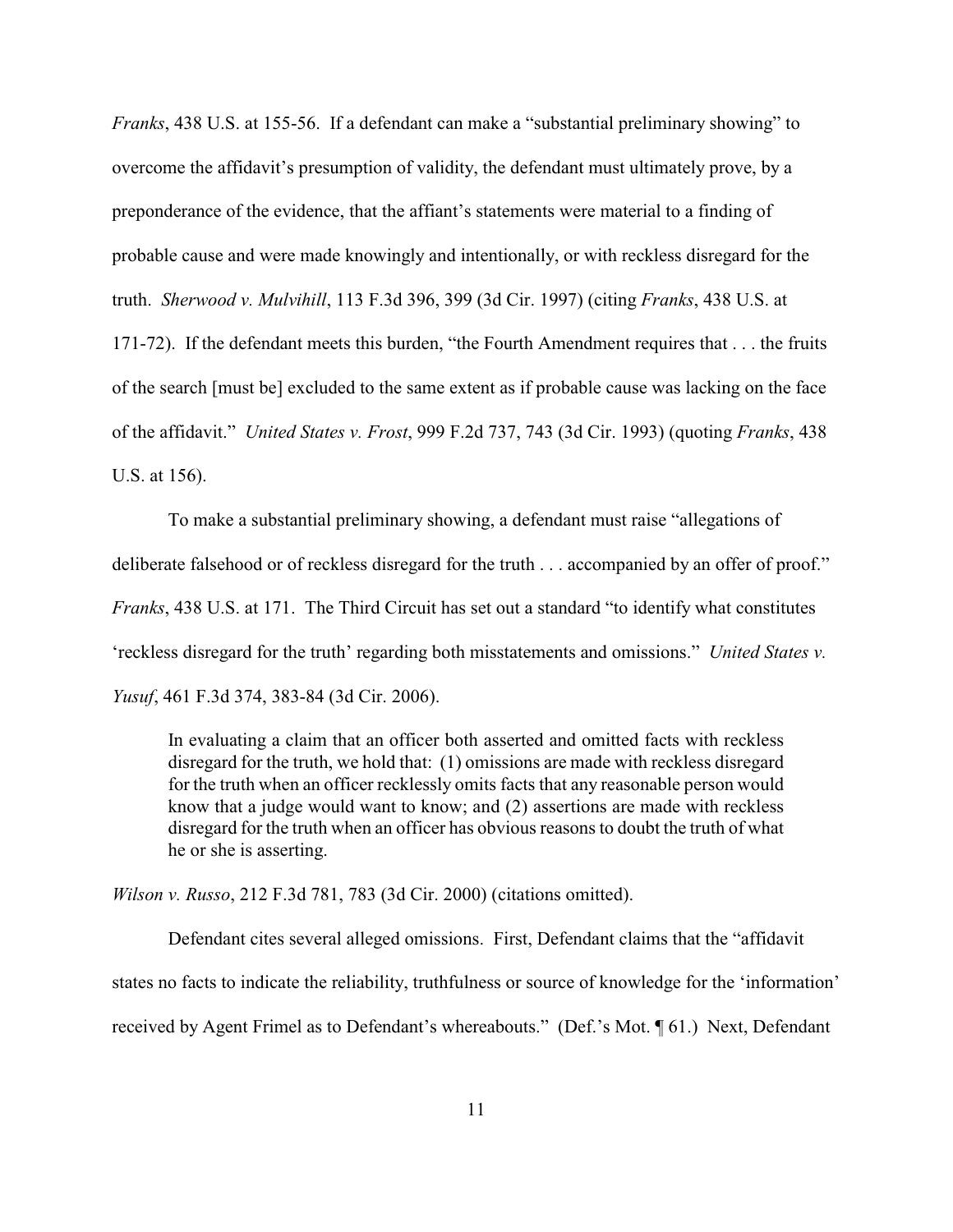argues that the affidavit misrepresented, or omitted, the alleged fact "that [Det. Giannini] and other officers forcibly entered [Apartment 46C] without obtaining consent." (*Id*.) Finally, Defendant states that the arresting officers did not actually see drug paraphernalia in plain view, but instead "performed a more intrusive search of the apartment" which was "unconstitutional." (*Id*.)

Defendant's first claim is meaningless. Where Agent Frimel obtained his information as to Defendant's whereabouts has no bearing on whether there was a basis for a finding of probable cause to search Apartment 46C. There is little doubt as to the "reliability" of that information, given the fact that Defendant was in fact found in Apartment 46C. Even if there were reason to doubt the reliability of that information, however, the basis for the search warrant was not Defendant's presence in the apartment but rather the arresting officers' discovery of a number of items of drug paraphernalia suggestive of illegal narcotics activity. The alleged "omission" is simply irrelevant.

Defendant's next two contentions—that MSPD officers entered Apartment 46C without consent and that their search was "more intrusive" and "unconstitutional"—are baseless and conclusory. Defendant does not offer any basis for concluding that MSPD officers entered Apartment 46C without consent. In fact, the evidence is to the contrary. The record reflects that the officers announced their presence and were permitted to enter the apartment.

Similarly, Defendant's claim that MSPD officers conducted a "more intrusive" search is without any basis. Defendant has not offered any evidence which supports this contention or permits us to conclude that he can make a substantial preliminary showing that would justify a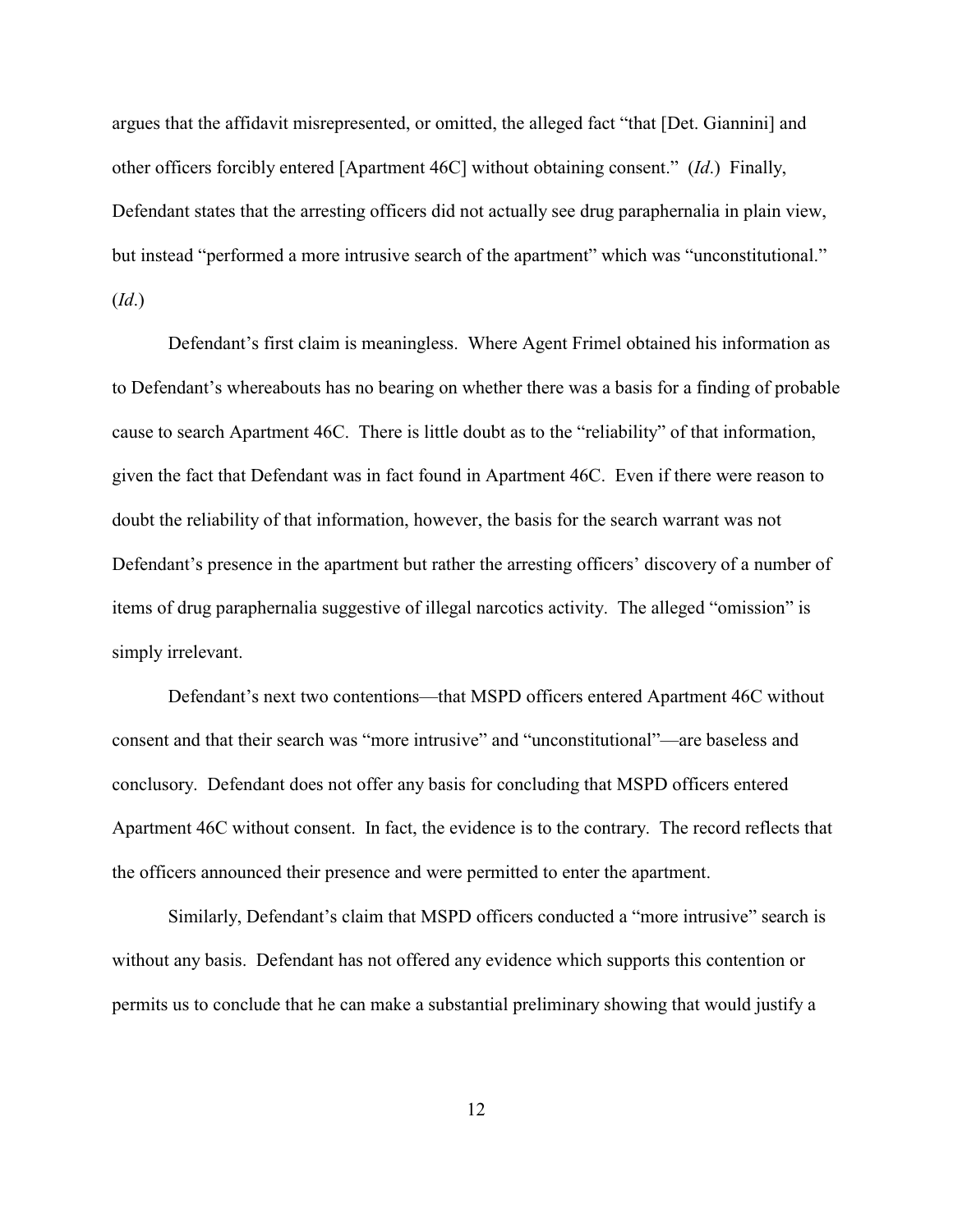*Franks* hearing. MSPD officers and FBI agents entered Apartment 46C in search of a fugitive wanted for murder, and observed drug paraphernalia in plain view.

Defendant cannot make a substantial showing that would justify a *Franks* hearing. The Affidavit does not contain material omissions or representations that undermine the search warrant's probable cause. Accordingly, Defendant's request for a *Franks* hearing will be denied.

# **III. CONCLUSION**

For the foregoing reasons, Defendant's Motion to Suppress Physical Evidence Seized From the Village of Stoney Run Apartment and Defendant's 1997 Mercury Villager and Request for a *Franks* Hearing will be denied. An appropriate Order follows.

# **BY THE COURT:**

*/s/R. Barclay Surrick*

**U.S. District Judge**